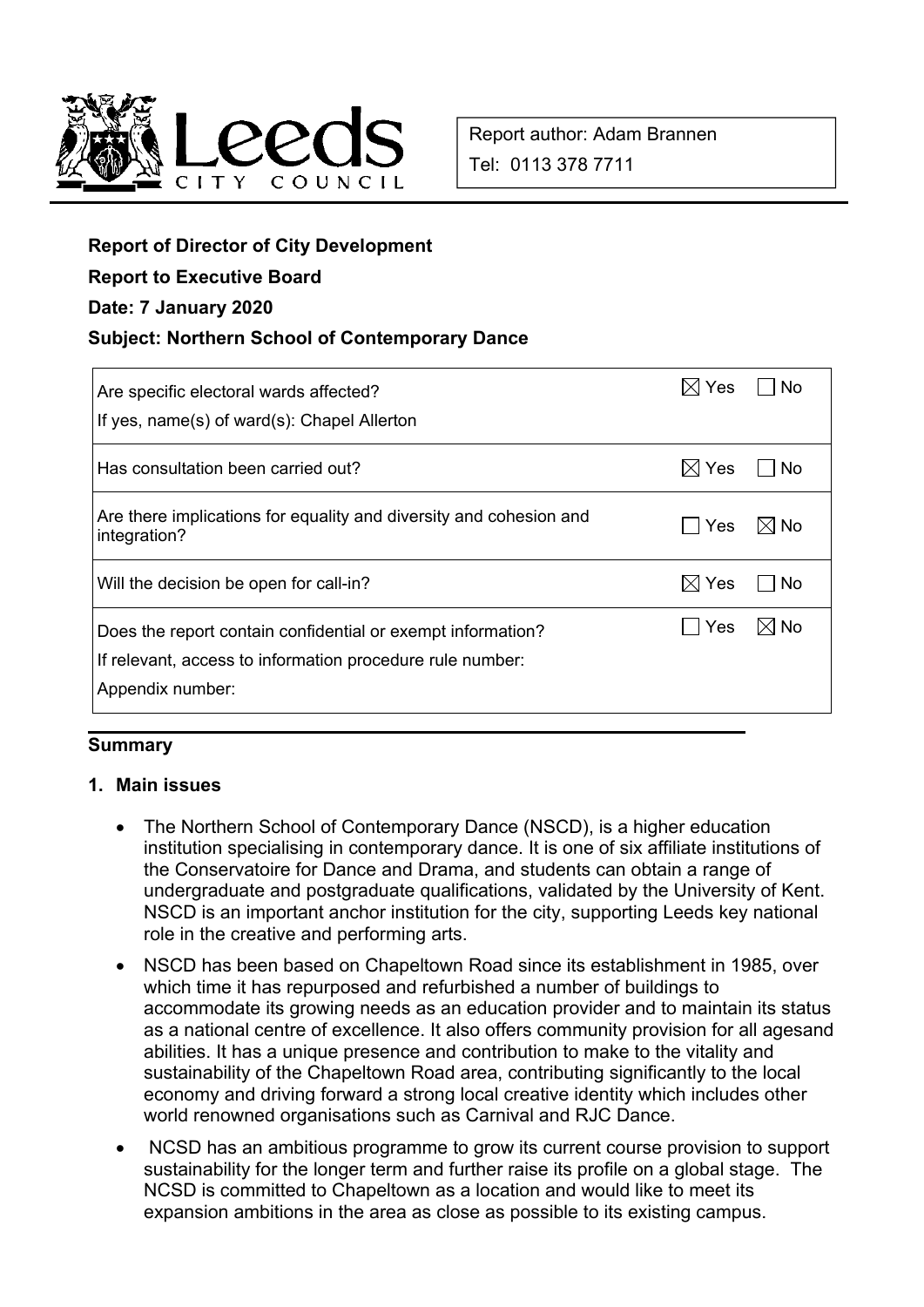- Chapeltown Road Corridor has benefitted from significant regeneration investment over the last 15 years through heritage led refurbishment of properties, delivery of new affordable homes, highways infrastructure works and the completion of the Reginald Centre – a joint services one stop hub including job shop, library, health and other community services. There has been a visible uplift in the quality of the built environment, which has supported improvements in the local retail and services offer but some parts of the area continue to cause problems.
- The NSCD has taken considerable steps towards identifying a solution to its expansion needs in a way that would support its continued success as an internationally recognised education institution that has significant positive local impact in Chapeltown. Within the immediate area of the NCSD there are few obvious opportunities for the delivery of the new performance and teaching accommodation it requires. The NSCD has sought the Council's assistance in identifying a site though the Council has no land or assets of suitable size and the densely developed character of the surrounding area means there are few if any private sites available.
- The need for new accommodation is now becoming urgent to enable to enable NSCD to launch new courses by a target date of September 2022.
- This report sets out opportunities for the Council to work with the NCSD in securing its future in Chapeltown through acquisition of a suitable site and thereby supporting it as a key partner in the city's wider cultural ambitions up to and beyond 2023.

#### **2. Best Council Plan Implications** (click here for the latest version of the Best Council Plan)

- Culture supporting NSCD will contribute to the aim of improving the quality of lives and growing the economy through cultural and creative activities. Additional studio and theatre provision will enable NSCD to offer more opportunities to support community and Leeds wide dance performances and events and contribute to the aim that culture can be created and experienced by anyone, enhancing the image of Leeds through expanding talent retention and artist development supported by Arts Council funded programming.
- Health & Well Being supporting the sustainability of the NSCD will enable more people to engage in the performing arts contributing to healthy and active lifestyles.
- Child Friendly City supporting the NCSD to expand will provide new education pathways that will contribute to improvements in educational attainment and closing achievement gaps for children and young people vulnerable to poor learning outcomes. It will also contribute to improving social, emotional and mental health and wellbeing for young people accessing provision at the school. The school's dance provision already includes more than 400 participant attendances per week contributing to the aim of making Leeds the best city for children and young people to grow up in.
- Safe, Strong Communities supporting the continued presence and contribution of NSCD to Chapeltown will assist in partners responding to local needs and building thriving, resilient communities through a sustainable range of local education and community provision as well help in promoting community respect and resilience.
- Inclusive Growth Assisting the NSCD to expand will support local growth and investment, helping everyone benefit from the economy.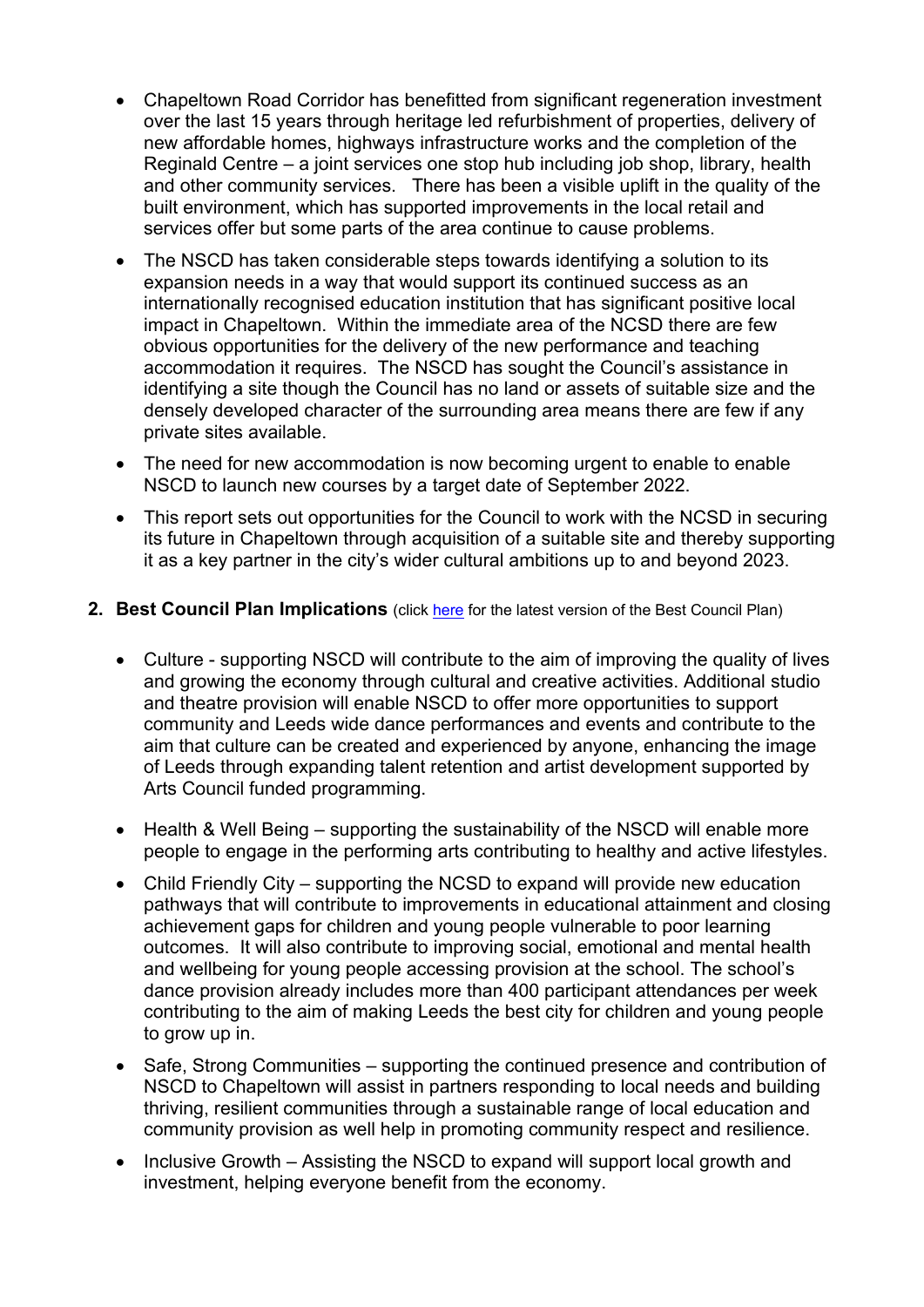## **3. Resource Implications**

• The Council is not currently proposing to commit any financial resources to the NCSD expansion plans. Officer time is being committed to working in a collaborative way with the school in identifying solutions required to meet its ambitions. Should further financial implications be raised through this work, a further report will be brought to Executive Board to follow up on the recommendations below.

## **Recommendations**

Executive Board is asked to:

- a) Confirm its support to Northern School of Contemporary Dance (NSCD) as a key anchor cultural institution in the city and in its plans for expansion;
- b) Confirm its support in assisting the NSCD to remain and meet its ambitions within the Chapeltown area, in recognition of its important role in the local community;
- c) Agree that the Council continues to work collaboratively with the NSCD in securing a site for expansion and if appropriate receive a further report at the earliest opportunity setting out whether there is a case for the Council to use its statutory powers in land assembly.

## **1. Purpose of this report**

1.1 This report sets out the important role the Northern School of Contemporary Dance plays as a cultural anchor institution in the city and collaborative work underway with the Council to secure its sustainability and growth as a key stakeholder based in Chapeltown.

## **2. Background information**

- 2.1 The Northern School of Contemporary Dance (NSCD), is a higher education institution specialising in contemporary dance. It is one of six affiliate institutions of the Conservatoire for Dance and Drama, and offers courses that chart pathways into the dance profession and link to pre-professional provision. The school has an Outstanding rating from Ofsted.
- 2.2 Courses range from a one year Certificate in Higher Education in Contemporary Dance as an access programme, through the BA (Hons) Dance – Contemporary to three strands of Masters level postgraduate provision – VERVE Performance Company, the Postgraduate Placement Scheme, supporting dancers placed in companies in the UK and Europe and the MA in Dance and Creative Enterprise, supporting self -producers, producers and artists wishing to evaluate and further develop their practice.
- 2.3 The school also offers a Postgraduate Diploma in Arts Learning and Teaching in Higher Education for professional teacher artists which is currently being delivered in London.
- 2.4 Currently there are around 250 full time students per year. In addition, there are approximately 250 weekly attenders of other classes offered for all ages and abilities. There are around 65 pre-professional students aged 13-19 attending a part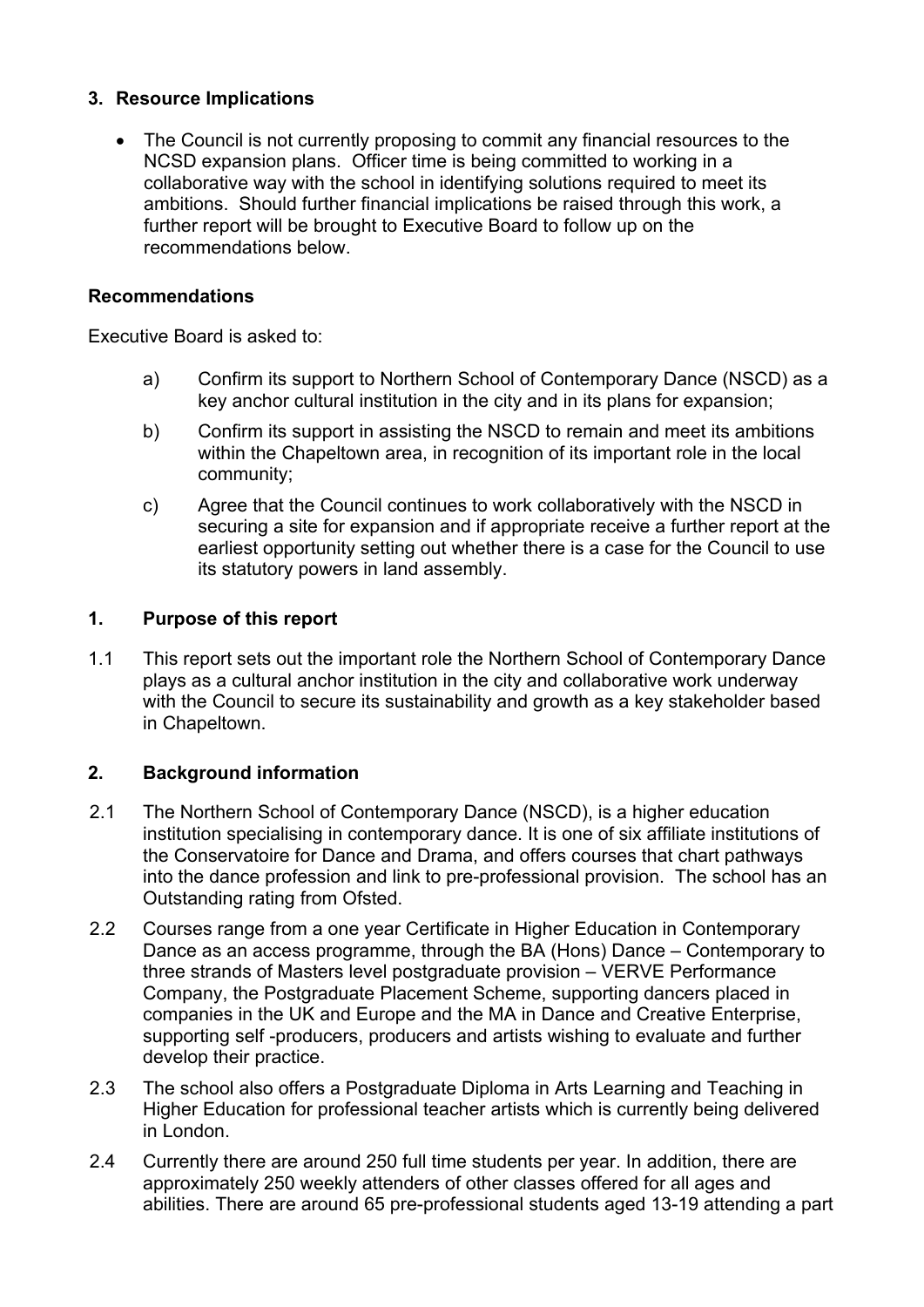time Centre for Advanced Training course for young talent drawn from Leeds and across the wider Yorkshire region (over 50% of places are supported by Department of Education funding on a means tested basis to widen participation).

- 2.5 For this year's intake there were 518 undergraduate applications for 90 places (6 applications for every place) and 194 postgraduate applications for 30 places (6.5 applications per place). Applications over the last three years have risen consistently by approximately 9% in both areas a rise in applications for the period 2020/21 is expected as new programmes begin to recruit.
- 2.6 NSCD provides access to education for a wide range of students, 22% come from low participation areas, 27% of students fall in two or more categories defined as widening participation, 21% of students are BAME and 27% of students have a disclosed disability. Overall 62% of students are eligible for financial support. However, overall NSCD's student retention and progression rates are excellent.
- 2.7 Approximately 70% of students come from the UK, 20% from the EU and 10% from other overseas locations. The diversity of the artistic student and staff community which is from many different backgrounds and countries of origin is highly valued by the school.
- 2.8 NSCD is an important anchor institution for the city, supporting Leeds key national role and reputation in the creative and performing arts. It is the only conservatoire level Higher Education provision for contemporary dance in the North of England and outside London so competes with institutions in London, Europe or other international providers.
- 2.9 NSCD was established in Chapeltown in 1985 in a Grade II Listed former synagogue on Chapeltown Road. NSCD own the freehold of the land after Leeds City Council gifted it to the school. Between 1987 and 1997, a series of phased developments were carried out which extended the site to include the adjacent Brandsby Lodge also a Grade II Listed Building. This resulted in the creation of four new dance studios and additional teaching facilities, and was completed with funding support from the National Lottery through the Arts Council of England and the Foundation for Sports and the Arts.
- 2.10 The buildings have been carefully maintained, with regular additional investment to maximise space usage in accommodating a growing work force and increased student support provision with the current estimated cost of rebuilding the facilities being approximately £15m. The school is continuing with an active programme of maintenance and repair and is currently planning to invest in an upgrade to the Riley Theatre to provide an improved audience welcome and experience, within the constraints placed on it by its Listed Building status.
- 2.11 The NCSD and the listed buildings it occupies has a prominent position within the Chapeltown Conservation Area, which has a high quality stock of late Victorian and early Edwardian buildings. This part of Chapeltown Road also provides a local centre with important retail and services. It has benefited from substantial regeneration investment in recent years including:
	- Heritage led initiatives for conservation standard refurbishment projects. Funding bodies have included Heritage England, Heritage Lottery Fund and LEGI alongside investment from the Councils capital programme.
	- Significant commitments from Unity Housing Association in establishing its offices, delivering the Chapeltown Enterprise Centre, the delivery of new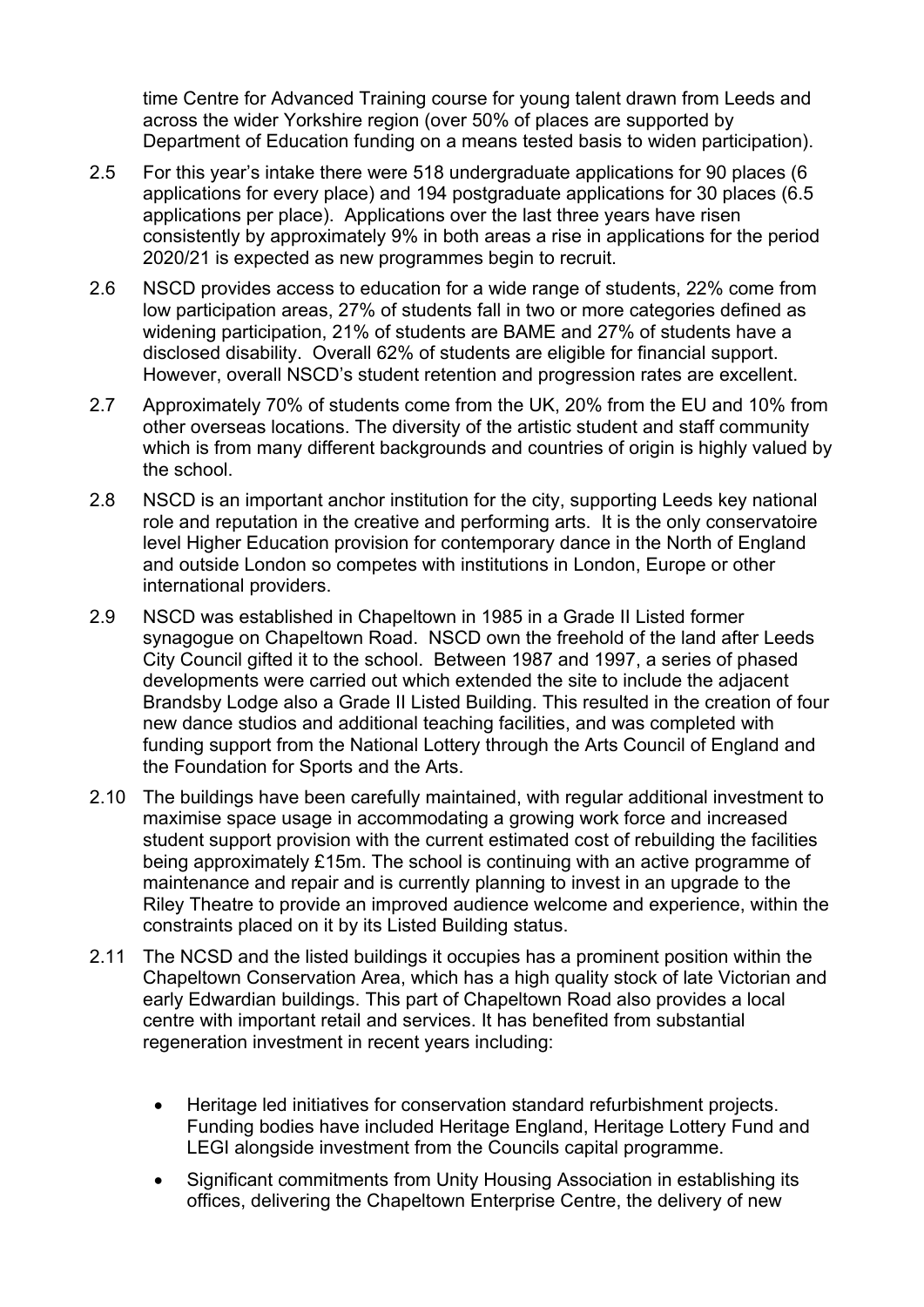affordable housing and working with the Council to manage and sustain the Leeds Media Centre, which has received further recent commitments from the Council to support its development as creative workspace.

- Delivery of the Reginald Centre, a joint services one stop hub including job shop, library, health and other community services.
- Highways investments including heritage standard public realm improvements, reconfiguration of parking, additional crossing points, south bound bus lane and a north bound cycle path.
- 2.12 There has been a highly visible uplift in the quality of the built environment, which has supported improvements in the local retail and services offer, with very few vacant properties. The area does however still have some prominent pockets of under-utilised land and neglected buildings in private ownership which are having a negative impact on the local centre and conservation area and detract from the improvements and wider regeneration benefits so far delivered along the Chapeltown Road corridor. If such sites continue in a neglected condition they will detract from the sustainability and impact of recent investments and undermine the social and economic potential the corridor can have locally and for the wider city.

#### **3. Main issues**

- 3.1 The NSCD has ambitious plans to build upon its status as a centre for excellence, which include expanding on the current offer of undergraduate courses, raising its international profile and extending its outreach programme to include more young people from marginalised communities to access new skills and career paths.
- 3.2 In the first phase of the School's long term expansion plans it proposes to launch four new courses, one in 2020 and three in 2022. To enable this there is a requirement for three additional studio spaces, social space and a lecture room.
- 3.3 The plan to add new courses will support the common core identity of the school, enriching and nurturing the creator/performer portfolio of existing programmes. These include Contemporary Urban Dance, Dance Education, Lighting and Stage Management programmes. Recruitment to these courses would increase the student body to around 340 students by 2022. The school aims to increase overseas student recruitment in this period and has secured American Federal loan status to support growth and interest from the USA on top of current recruitment from Singapore, China, Australia and other parts of the world. The school aims to give talented artists the training, freedom and encouragement to fulfil their creative and professional aspirations in successful careers.
- 3.4 Increasing the offer and range of opportunities would also allow the school to improve its competitiveness, financial stability and resilience ensuring a sustainable future through accessing a wider range of funding opportunities as well as increased income from additional students.
- 3.5 NSCD is currently in a strong and stable funding position, with healthy reserves and a substantial cash balance which has been set aside over a period of years to contribute towards the planned expansion of facilities. Its provision of intensive training and high levels of student contact hours also means it receives specialist top up funding from the Government. However it has been indicated that there may not be any further rounds of specialist funding after 2019/20. The School has planned ahead to accommodate this eventuality and remains financially stable in the short to medium term. However in order to secure a thriving and fully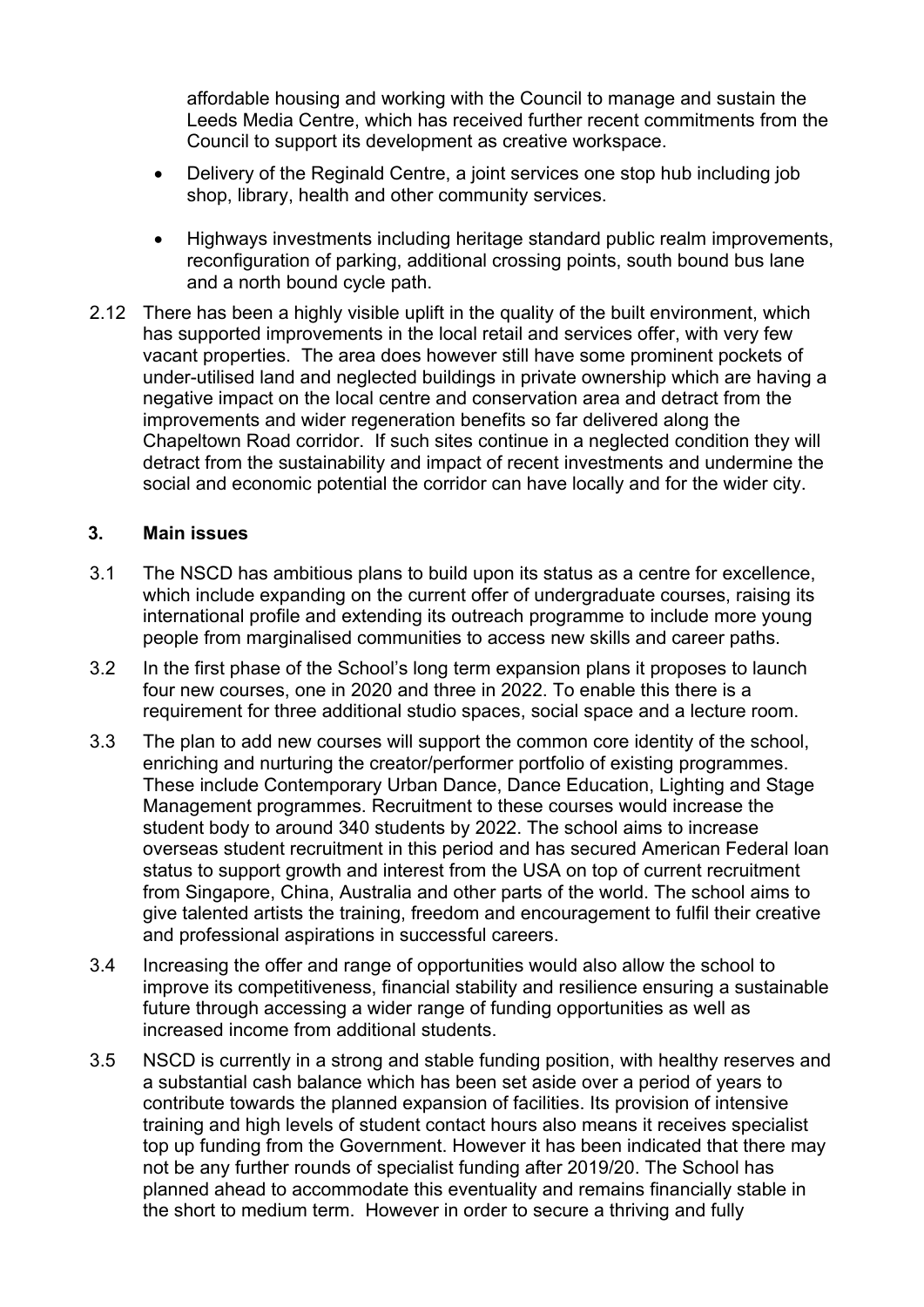sustainable future it needs to attract more international students and introduce new courses to carefully and incrementally increase overall student numbers.

- 3.6 The school has previously engaged the services of specialist consultants to investigate the potential to expand on its current footprint in order to meet the additional space requirements set out above. Due to the constraints of the site as well as extensions previously built a further programme of expansion on this site would be severely limited. The nature of the property market in this area also means that the underlying value of the existing NSCD site is substantially less than the value of the assets in which it has invested considerably over the years, thereby making a full relocation financially unviable. The school must therefore develop new facilities beyond its current footprint.
- 3.7 Through this work the school has considered and reaffirmed its commitment to Chapeltown. In the longer term the school is actively exploring the potential of an additional and complementary satellite provision in a city centre location, which would improve public accessibility and visibility for performance space, perhaps with synergies to other cultural facilities. However the importance of such a nationally and internationally renowned organisation to the Chapeltown area is recognised and along with RJC Dance and the Carnival there is a strong local artistic hub which elevates the creative social and economic worth of the area, resonating strongly with the Best Council Plan and the Leeds Inclusive Growth Strategy.
- 3.8 Furthermore as the school does not have in house accommodation the majority of students privately rent, shop and use services within the Chapeltown area. Although an in depth analysis of the net worth of this to the local economy has not been undertaken, modelling estimates indicate the local benefit could be up to £2m per annum.
- 3.9 Alongside consideration of on-site expansion and relocation outside the area a further option is to identify a site or building within Chapeltown for the school to purchase to realise its ambitions to expand and grow. This would realise the benefits of its long term investment and commitment to the area through its existing campus, ensure its course provision is effectively delivered in the same location as the current offer, reducing the travel requirements for students and staff, and enable the school to maintain efficiencies in its estate management
- 3.10 There is now a critical time pressure emerging in regard to identifying and securing an appropriate estates solution to meet the school's needs, which would enable new space provision to be available for teaching of courses from 2021.
- 3.11 A comprehensive review of the council's portfolio of land and assets has been undertaken with NSCD and its architectural and property advisory team, but there are no viable options in regard size, location or current availability. The search was widened to look at local sites in private ownership and a site at 133-135 Chapeltown Road (Plan at Appendix 1) has been identified as having potential for the school's requirements. There are no other appropriate sites either in private or public ownership which are suitable for NSCD within Chapeltown at this time and therefore a need to move quickly if this singular opportunity is to be realised.
- 3.12 HM Land Registry, as at mid-December 2019, records the site being in the ownership of the same person of Leeds residence since 1998. This site has previously been in use as a petrol filling station and identified through the Council's Derelict and Nuisance Programme due to its neglected and overgrown appearance in a prominent position on a main arterial route, within both a local centre and conservation area. An enforcement notice under s215 of the Town and Country Planning Act was served on the owner in October 2010 due the adverse effect of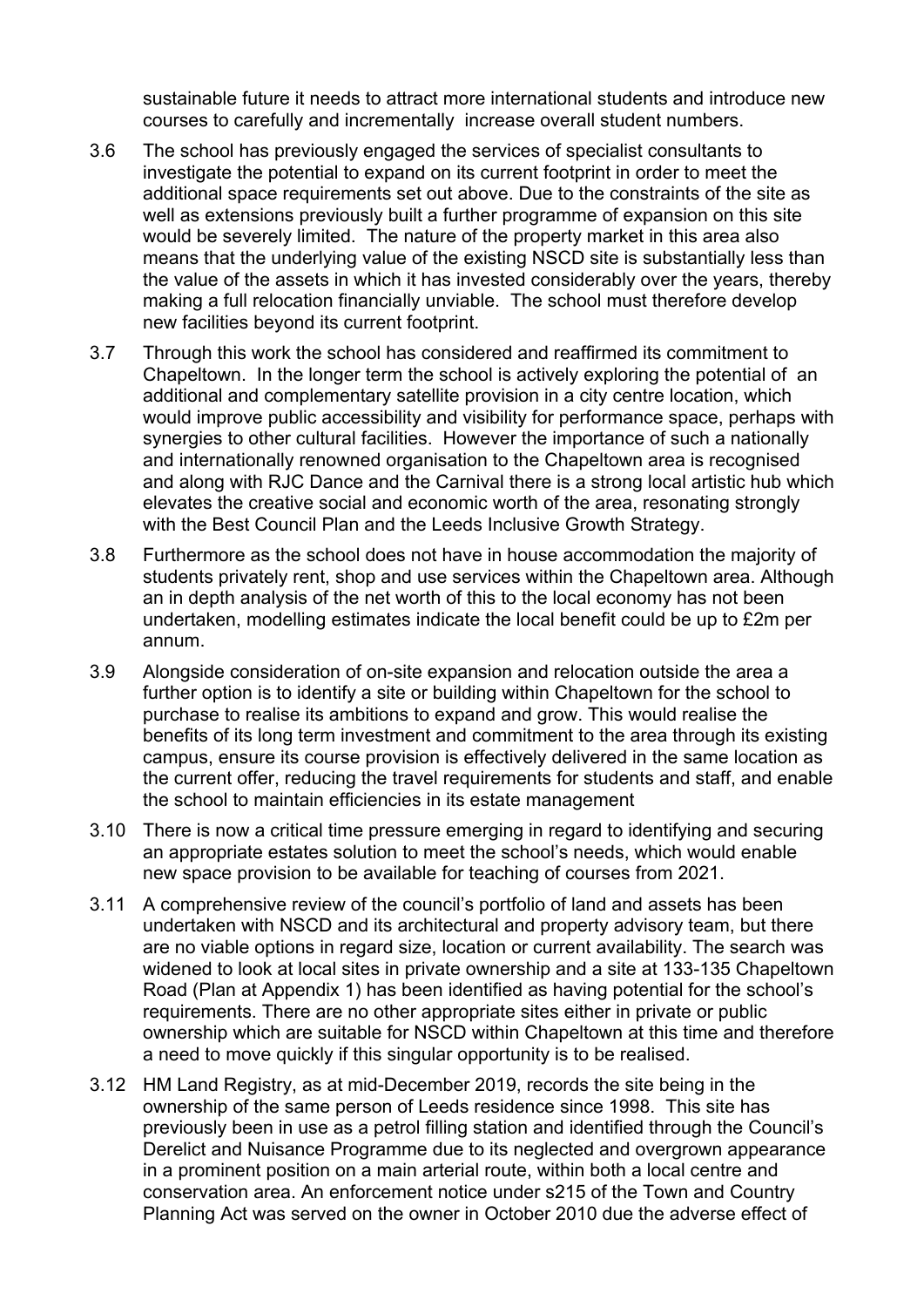the site on the amenity of the local area, which resulted in a Court Order (plus costs) to return the site to a clean and tidy state and to erect appropriate fencing. Subsequently the land again fell into an over-grown appearance and in 2015 contributions from Chapel Allerton Ward Member funds alongside Derelict and Nuisance funding paid for local arts organisation East Street Arts to undertake visual improvements to the site boundary.

- 3.13 The site has previously secured planning permission in 2007 for a 3 storey block of 6 retail units with 12 flats (06/01043/FU) and in 2011 for one 4 storey block of 6 retail units with 16 flats (08/04840/FU). Neither planning approval was implemented. Planning applications in 2009 (09/00696/FU and 09/02703/FU) for a permanent and then temporary car wash were refused on the grounds of being detrimental to the conservation area. The site remains unused.
- 3.14 NSCD views the site of 133-135 Chapletown Road as being ideally located and of sufficient size to accommodate new studios that could also convert into a studio theatre space to house student assessments, releasing the Riley Theatre for more use as a public facing venue for professional and community dance programming.
- 3.15 NSCD's advisors have made contact with the owners of the site and had two meetings with them and sought to progress proposals for its acquisition, with a written offer made based on the open market value of the site, subject to consideration of abnormal costs. The NSCD advises that it has not been able to establish any substantive dialogue or gain traction in negotiations.
- 3.16 In view of the critical and time-constrained nature of the NSCD's expansion requirements, the high social, cultural and economic value the school delivers to Chapeltown and the wider city and the negative impact of the site on the Chapeltown Road corridor that has been targeted for acquisition, it is proposed that the Council provides further support to the school towards securing meaningful engagement with the site owners, with a view to a negotiated acquisition.
- 3.17 Further to long standing efforts to seek improvements at the site, Executive Board is asked to support further direct contact being made with the site owners and to address continued concerns about the impact of the vacant site on local amenity, and to encourage dialogue with the NCSD in regard to its financial offer, as a means of securing improvements and supporting regeneration of the area.
- 3.18 The Council is not currently in a position to financially support an acquisition or to contribute to any development proposal that may come forward. Nevertheless the important contribution the NSCD makes to Chapeltown and the city justifies the Council using its influence and convening powers to affect a positive outcome through site assembly.
- 3.19 There is no current proposal that the site should be subject to compulsory purchase proceedings. The use of a Compulsory Purchase Order (CPO) should only be considered an option of last resort where negotiations to purchase through private treaty cannot be progressed alongside other legal requirements as set out below. Executive Board is not being asked at this point in time to mandate the initiation of such statutory proceedings but rather note the current status of land acquisition negotiation.
- 3.20 The success of any proposed compulsory purchase action is highly dependent on demonstrating a compelling case in the public interest for the CPO. Human rights and equalities impacts would be key considerations, as would funding and viability, clarity in the specific acquisition powers being utilised, securing planning permission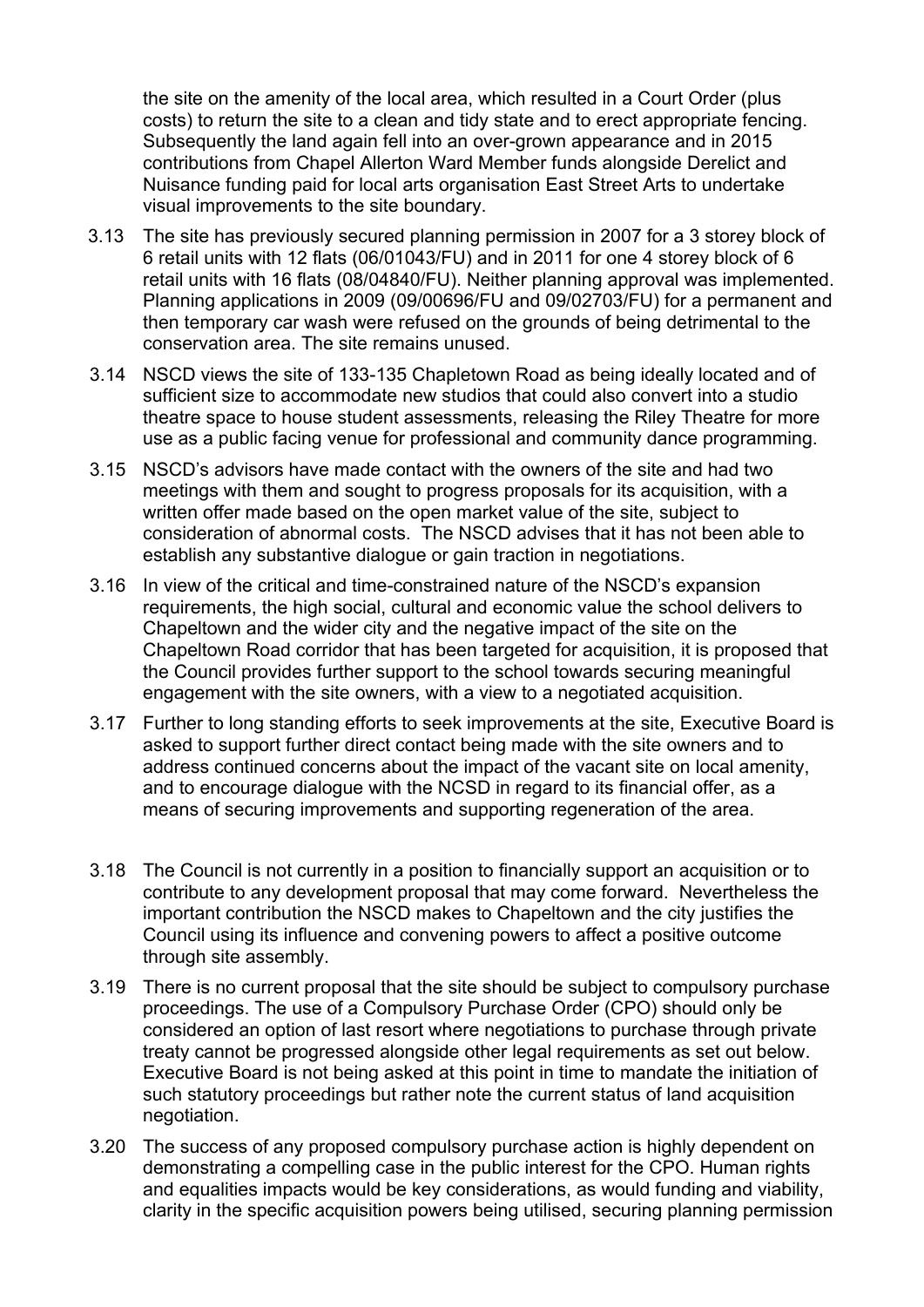for the site and being clear on the technical issues, the considerations of options, and other relevant matters such as having the appropriate development agreements in place that would secure the scheme for which compulsory action is proposed, as set out in all appropriate Government CPO guidance and associated legislation

3.21 Should there be insufficient progress towards securing commitment to development or improvement at the Chapeltown Road site, or further inability to progress any negotiations towards its acquisition by the NSCD, it is proposed that a further report is brought back to Executive Board to set out options in how the Council may support the NCSD's expansion ambitions and its ongoing positive contribution to the proper regeneration of Chapeltown.

## **4. Corporate considerations**

## **4.1 Consultation and engagement**

4.1.1 The Council and NSCD have worked closely on a strategy to help meet the school's expansion needs. The school regularly engages with Ward Members on its activities in Chapeltown. Ward Members have received regular briefings on the former garage site as part of the Council's Derelict and Nuisance Programme.

## **4.2 Equality and diversity / cohesion and integration**

4.2.1 There are no specific EDCI implications at this stage. An Equality screening form is provided at Appendix 2.

## **4.3 Council policies and the Best Council Plan**

- 4.3.1 Culture supporting NSCD will contribute to the aim of improving the quality of lives and growing the economy through cultural and creative activities. Additional studio and theatre provision will enable NSCD to offer more opportunities to support community and Leeds wide dance performances and events and contribute to the aim that culture can be created and experienced by anyone, enhancing the image of Leeds through expanding talent retention and artist development supported by Arts Council funded programming.
- 4.3.2 Health & Well Being supporting the sustainability of the NSCD will enable more people to engage in the performing arts contributing to healthy and active lifestyles.
- 4.3.3 Child Friendly City supporting the NCSD to expand will provide new education pathways that will contribute to improvements in educational attainment and closing achievement gaps for children and young people vulnerable to poor learning outcomes. It will also contribute to improving social, emotional and mental health and wellbeing for young people accessing provision at the school. The school's dance provision already includes more than 400 participant attendances per week contributing to the aim of making Leeds the best city for children and young people to grow up in.
- 4.3.4 Safe, Strong Communities supporting the continued presence and contribution of NSCD to Chapeltown will assist in partners responding to local needs and building thriving, resilient communities through a sustainable range of local education and community provision as well help in promoting community respect and resilience.
- 4.3.5 Inclusive Growth Assisting the NSCD to expand will support local growth and investment, helping everyone benefit from the economy.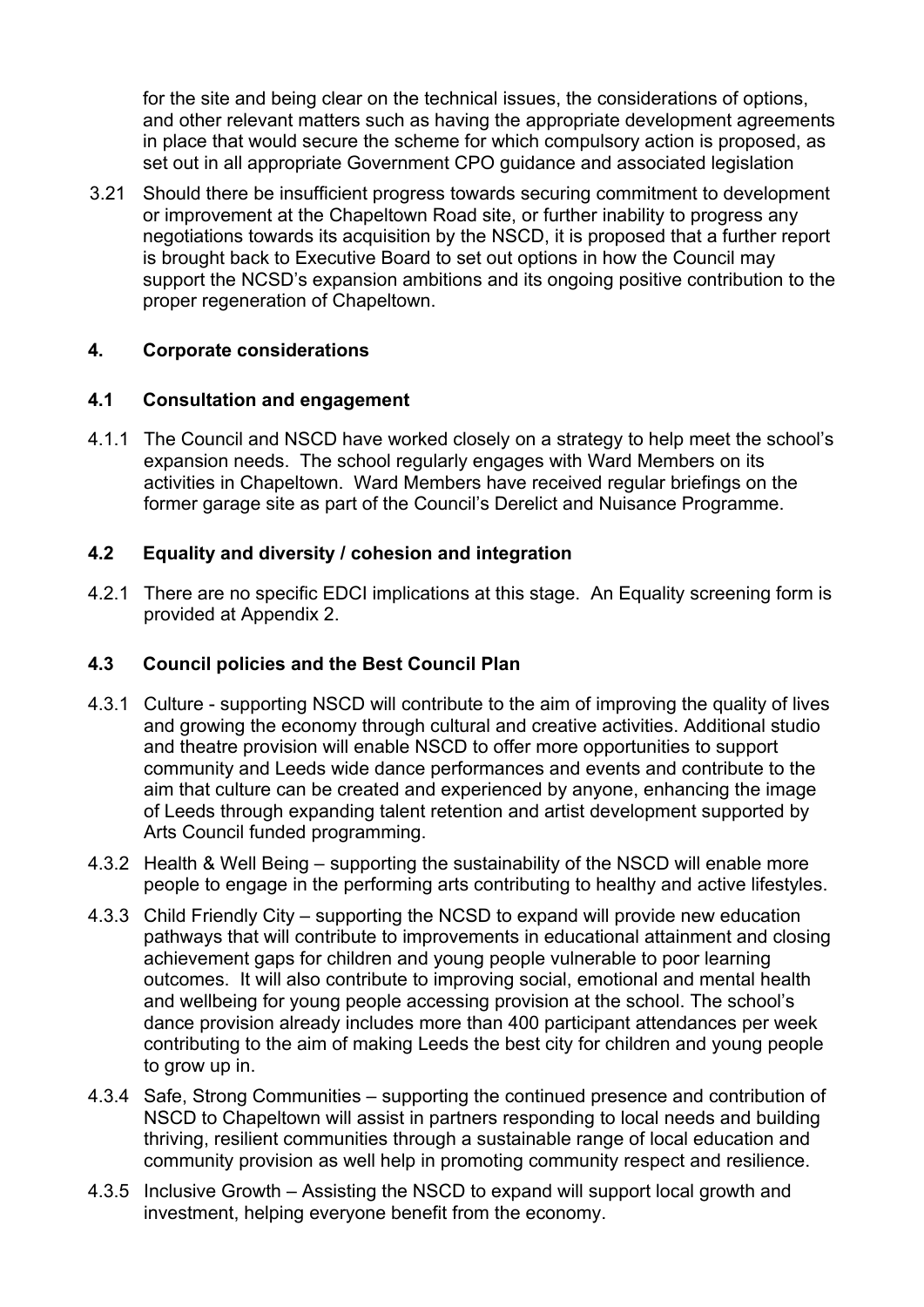## Climate Emergency

4.3.6 At this stage there are no specific implications for the Climate Change Emergency. However it is anticipated that should development of the brownfield site be achieved this would be an effective and sustainable approach to locating development and significant educational facilities in an existing local centre, close to residential areas and close to existing facilities of the NSCD, thereby mitigating against the need for additional unsustainable vehicular travel.

#### **4.4 Resources, procurement and value for money**

4.4.1 There are no current resource issues for the Council in regard to the matters set out in this report.

#### **4.5 Legal implications, access to information, and call-in**

4.5.1 There are no current legal implications for the Council in regard to the matters set out in this report.

#### **4.6 Risk management**

4.6.1 The principle risks in relation to the matters set out in this report are currently external to the Council but do have potential impacts on the broader well-being of Leeds residents and the inclusive growth of the city. Should the NSCD not secure an appropriate site in a timely way to enable its expansion and delivery of new courses, this may impact on its longer term sustainability and ability to access funding. Should a solution to the derelict appearance and underuse of the proposed site for acquisition not be found, this will continue to have a detrimental impact on the Chapeltown Road corridor.

## **5. Conclusions**

- 5.1 The NSCD is an anchor cultural institution for the city and plays a hugely important role in supporting the vitality and cultural identity of the Chapeltown Road area. Its longer term sustainability can be secured by expansion of its current estate to enable the delivery of new courses that embed and develop its global reputation and deliver a range of inclusive growth benefits for the area.
- 5.2 The NCSD has affirmed its commitment to Chapeltown. The Council has a key role to play in working with the NCSD to support and enable its expansion locally and after an extensive search a privately owned site has been identified in close proximity to the existing campus. It is proposed that the Council supports the NSCD in its efforts to acquire the site to support the wider regeneration of the local area.

## **6. Recommendations**

Executive Board is asked to:

- a) Confirm its support to Northern School of Contemporary Dance (NSCD) as a key anchor cultural institution in the city and in its plans for expansion;
- b) Confirm its support in assisting the NSCD to remain and meet its ambitions within the Chapeltown area, in recognition of its important role in the local community;